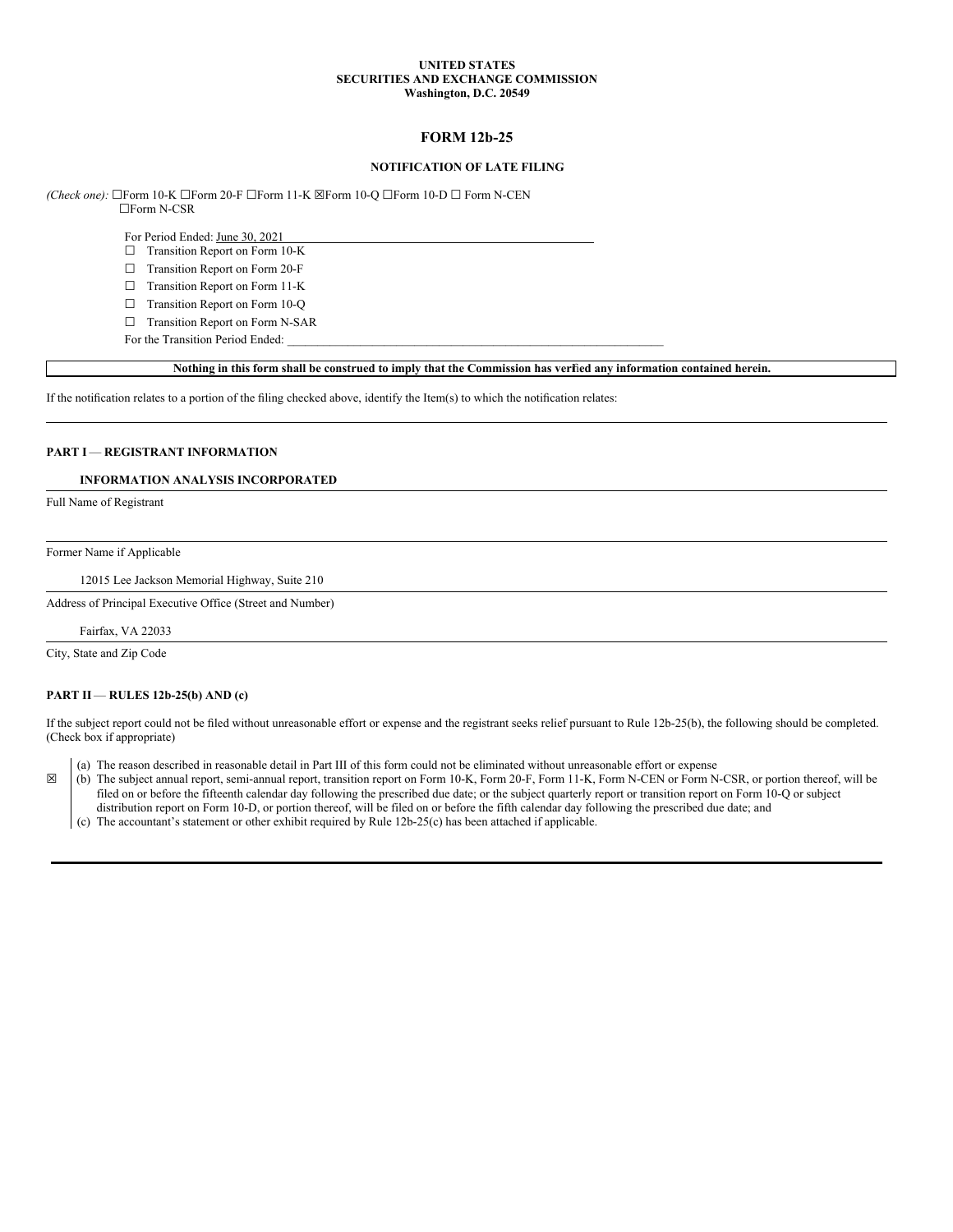#### **PART III** — **NARRATIVE**

State below in reasonable detail why Forms 10-K, 20-F, 11-K, 10-Q, 10-D, N-CEN, N-CSR, or the transition report or portion thereof, could not be filed within the prescribed time period.

The Registrant requires additional time for its auditors to complete their review of the Registrant's quarterly report for the period ended June 30, 2021.

#### **PART IV**— **OTHER INFORMATION**

(1) Name and telephone number of person to contact in regard to this notification

| (703)<br>Matthew<br>Sands |            | 293-7925                        |
|---------------------------|------------|---------------------------------|
| (Name)                    | Area Code) | $\sim$<br>Number)<br>l elephone |

(2) Have all other periodic reports required under Section 13 or 15(d) of the Securities Exchange Act of 1934 or Section 30 of the Investment Company Act of 1940 during the preceding 12 months or for such shorter period that the registrant was required to file such report(s) been filed? If answer is no, identify report(s). Yes  $\boxtimes$  No  $\Box$ 

(3) Is it anticipated that any significant change in results of operations from the corresponding period for the last fiscal year will be reflected by the earnings statements to be included in the subject report or portion thereof?

If so, attach an explanation of the anticipated change, both narratively and quantitatively, and, if appropriate, state the reasons why a reasonable estimate of the results cannot be made.

### **INFORMATION ANALYSIS INCORPORATED**

(Name of Registrant as Specified in Charter)

has caused this notification to be signed on its behalf by the undersigned hereunto duly authorized.

Date: August 16, 2021 By: Matthew T. Sands

INSTRUCTION: The form may be signed by an executive officer of the registrant or by any other duly authorized representative. The name and title of the person signing the form shall be typed or printed beneath the signature. If the statement is signed on behalf of the registrant by an authorized representative (other than an executive officer), evidence of the representative's authority to sign on behalf of the registrant shall be filed with the form.

> **ATTENTION Intentional misstatements or omissions of fact constitute Federal Criminal Violations (See 18 U.S.C. 1001).**

Yes  $\boxtimes$  No  $\square$